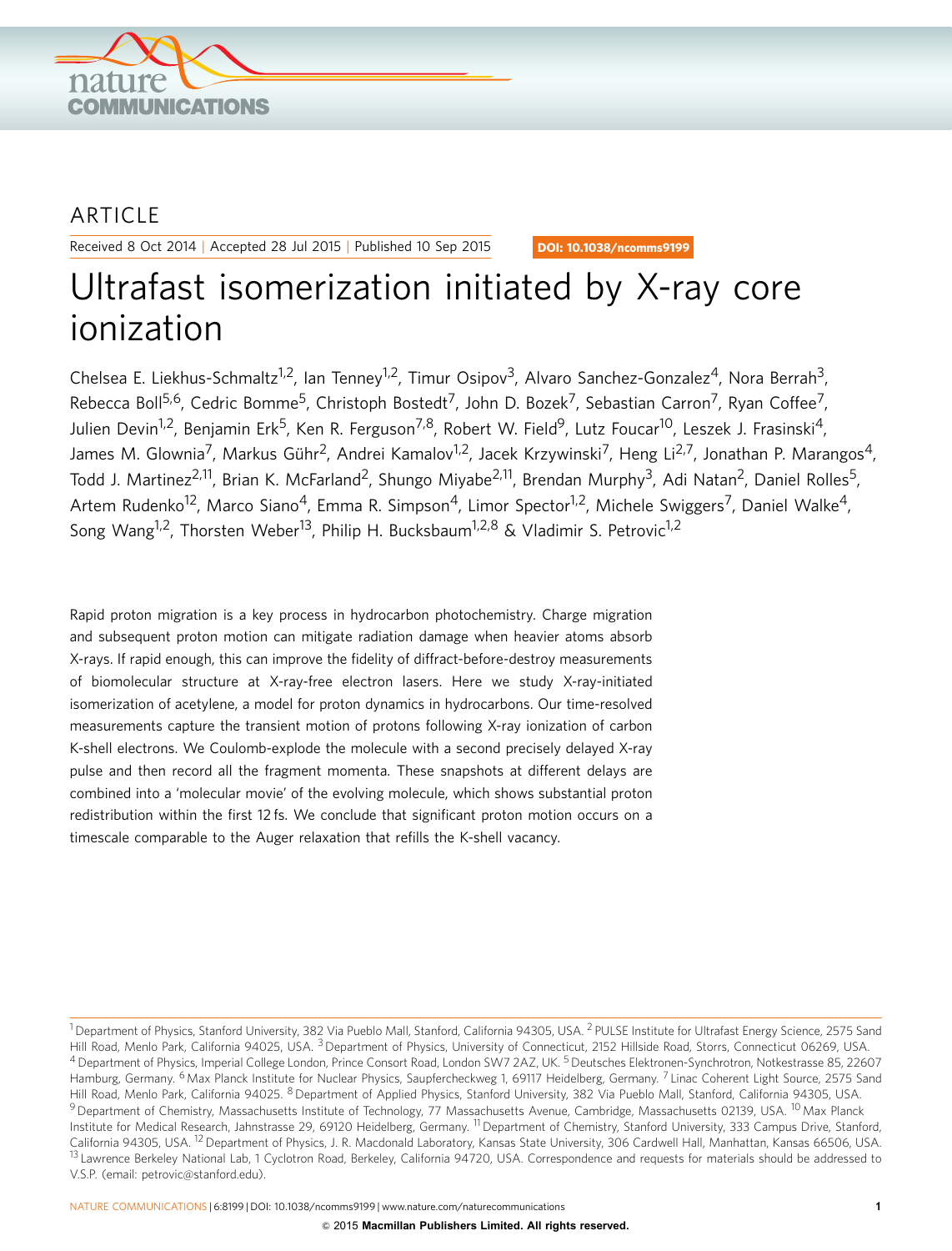<span id="page-1-0"></span>**Exercía diversity of the acetylene** dication has received significant attention as a model for understanding isomerization driven by nonadiabatic electron–nuclear interactions in more complex organic materials. Measuremen significant attention as a model for understanding interactions in more complex organic materials. Measurements reported by Osipov et  $al^{1,2}$  $al^{1,2}$  $al^{1,2}$  indicate that, when initiated by X-ray core ionization, this isomerization can occur on a timescale shorter than 60 fs. This ultrafast rate was unexpected based on the predicted barrier heights in the electronic states populated in relaxation on core ionization<sup>[3,4](#page-5-0)</sup>. We investigated this process in a time-resolved X-ray pump/X-ray probe experiment at Linac Coherent Light Source (LCLS), a free electron laser (FEL) X-ray source at SLAC National Accelerator Laboratory. This new technique allows direct probing of the isomerization in the time domain.

X-ray FELs can produce intense femtosecond pulses of coherent X-rays. These light sources have been employed for molecular and material science, as well as structural biology<sup>5-15</sup>. Current and future X-ray FELs plan to deliver ultrashort X-ray pulses with sufficiently high intensity to collect diffraction images of selected targets in a single shot. This prospect of nearly instantaneous diffraction-before-destruction is motivating a dedicated research effort at X-ray FELs<sup>16-18</sup>.

Single-particle diffraction requires an X-ray pulse duration shorter than the timescale associated with the radiation damage[5,6,19–21.](#page-5-0) Core ionization and subsequent Auger decay in intense X-ray fields creates a highly charged molecule that eventually falls apart by Coulomb repulsion. The small mass of protons makes intramolecular proton migration the fastest nuclear response to the significant disruption of the electronic structure caused by the X-ray ionization. The acetylene dication is the smallest hydrocarbon that can isomerize and is thus a prototype for investigations of the electronic–nuclear nonadiabatic interactions that underlie basic unimolecular isomerization and radiation damage of biological material, relevant for diffraction-before-destruction techniques and



Figure 1 | Excitation scheme. Acetylene dication states discussed in the text are given after [ref. 2](#page-5-0). The first X-ray pulse core ionizes the acetylene molecule, which relaxes by Auger electron emission. This process populates dicationic states, some of which are shown on the right hand side. According to [ref. 2](#page-5-0) isomerization to vinylidene occurs on the  $^1\Sigma_g^+$  potential energy surface, while acetylene-like fragmentation occurs in an excited configuration. On a variable delay the second X-ray pulse further core-ionizes the dication. Quadruply charged ion, formed on the loss of the second Auger electron, dissociates and the fragment momenta are analysed as described in the text.

in vivo radio-oncology<sup>22</sup>. The nonadiabatic interactions that hinder the separation of the electronic and nuclear motion in molecules under certain conditions cause the Born-Oppenheimer approximation to break down and require advanced quantum computational techniques for treatment $^{23}$ .

Isomerization of acetylene (HCCH) to form vinylidene  $(H<sub>2</sub>CC)$ has been studied in the neutral molecule, as well as singly and doubly charged acetylene ions<sup>1,2,24–36</sup>. Acetylene cations are important not only as a model for molecular dynamics and radiation damage investigations, but also in a range of applications, from plasma devices<sup>37</sup>, combustion<sup>38</sup>, semiconductor manufacturing<sup>39</sup> and to understanding planetary atmospheres<sup>40</sup>. Isomerization of the dication has been investigated in synchrotron experiments<sup>[1,2](#page-5-0),27,28,34</sup>. Osipov et al.<sup>1,2</sup> performed ion–ion– photoelectron and ion–ion–Auger electron coincidence measurements to study the fragmentation of the dication formed on core ionization of acetylene. These measurements place an upper limit of 60 fs on the time for the X-ray-initiated isomerization<sup>1,2</sup>. Osipov et al. proposed that the isomerization occurs on the lowest singlet state of the dication  ${}^{1}\Sigma_{g}^{+}$  (see Fig. 1), although participation of the  ${}^{1}\Delta_{g}$  state could not be ruled out<sup>2</sup>. Calculations<sup>3,4</sup> predict the barrier for the isomerization on the  $\Sigma_g^+$  potential energy surface to be 2.3 eV. At the same time, the vibrational excitation of the acetylene dication after Auger decay is expected to be smaller than the barrier height<sup>2</sup>. This would imply isomerization times on the picosecond timescale according to the transition-state theory<sup>[4](#page-5-0)</sup>. The mechanism of the unexpectedly fast isomerization could not be probed by the measurements reported in [refs 1,2,](#page-5-0) because they were not time resolved. This process has been studied in time-resolved optical laser experiments coupled with three- and four-particle coincident detection[30,32,33,36.](#page-5-0)

Optical laser experiments find that deuterium migrates to form vinylidene on a timescale of  $\sim$ 90 fs when strong-field 800 nm radiation initiates isomerization. In the singly charged ion the ultrafast isomerization is not launched with 800 nm radiation, but has been demonstrated to proceed from the excited A  ${}^{2}\Sigma_{g}^{+}$ state<sup>[26,35](#page-5-0)</sup>. Core ionization, which was employed in the current work for initiating isomerization, occurs in the weak-field regime, unlike the strong-field 800 nm experiments. Core ionization, followed by Auger relaxation, results in a different distribution of dicationic states and a different degree of vibrational excitation than strong-field ionization. The isomerization mechanism can differ between these two cases.

To measure the ultrafast timescale of this prototypical X-ray-initiated isomerization, we perform a time-resolved X-ray pump/X-ray probe experiment at LCLS that directly detects the geometry change in  $C_2D_2^{2+}$ .  $C_2D_2^{2+}$  rather than  $C_2H_2^{2+}$  is employed to eliminate potential background sources of protons from water or other contaminants. Although the two molecules have the same electronic structure, if the isomerization rate is limited by the nuclear masses, one would expect both the particle velocity and the rate of the tunnelling through the barrier to be slower in  $C_2D_2^{2+}$  compared with  $C_2H_2^{2+}$ . Our measurements indicate that the isomerization in the deuterated acetylene dication already begins in the first 12 fs following core ionization. This finding is consistent with a non-static geometry before the Auger transition. As suggested by Gadea et  $al$ <sup>[41](#page-6-0)</sup>, when lighter nuclei are involved, molecular geometry can begin to evolve during the core-hole lifetime. This geometry change during the core-hole excitation, which is typically neglected in the analysis of core-ionization experiments, implies that transition-state theory applied to the potential energy surface of the dication alone is insufficient to account for the ultrafast proton migration<sup>[4](#page-5-0)</sup>. This result will inform realistic models of radiation damage of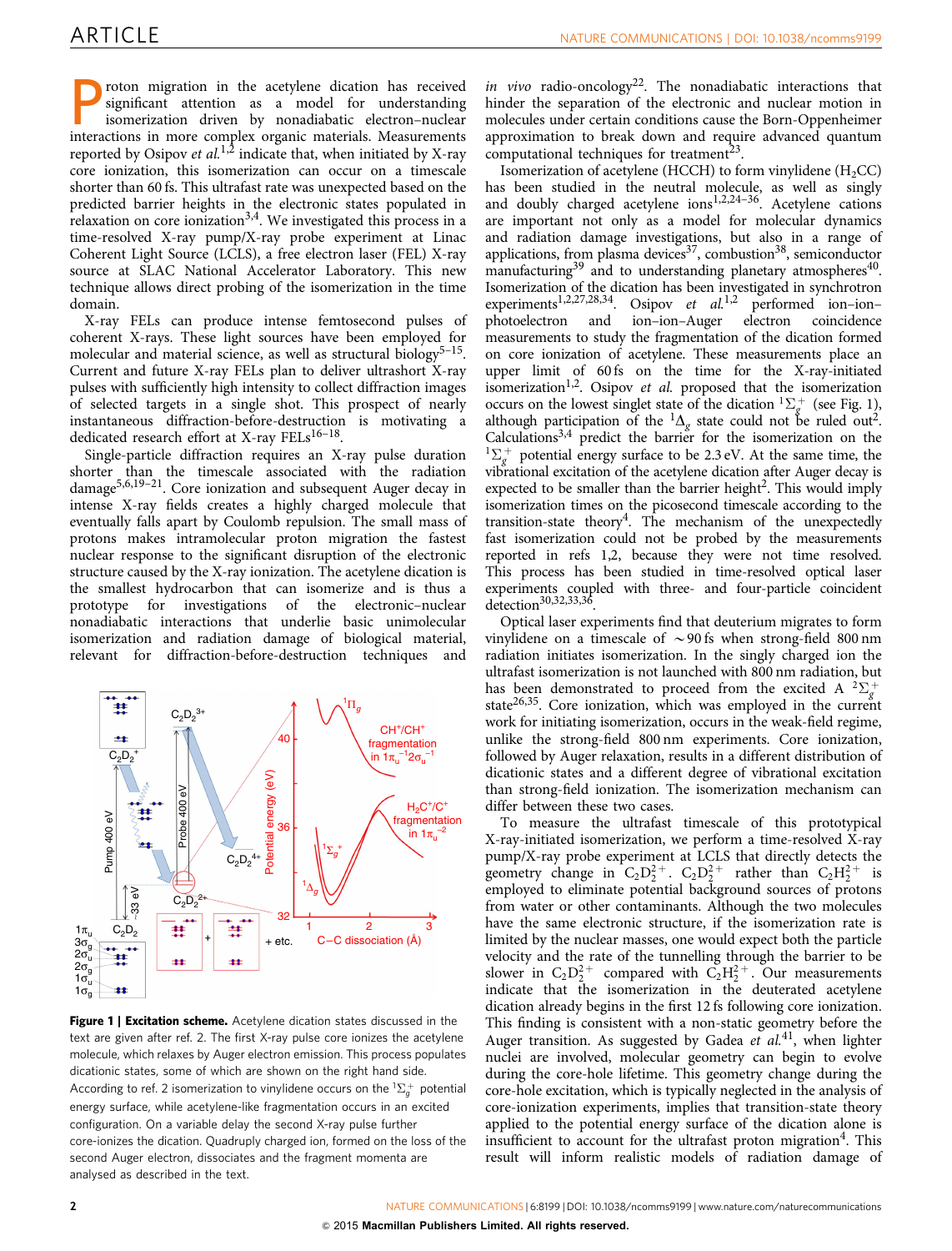<span id="page-2-0"></span>biomaterials in single-molecule diffraction experiments at FEL  $X$ -ray sources<sup>5,6,42,43</sup>.

#### Results

Strategy for the ultrafast X-ray probe. In the experiment the first X-ray pulse (400 eV, up to 10 fs long, 100  $\mu$ J per pulse) ionizes the carbon K-shell in the molecule, which, in the dominant relaxation channel, subsequently loses a second electron via Auger decay (see [Fig. 1\)](#page-1-0). The dication is created in a non-stationary state, a superposition of many electronic states, each with a different degree of vibrational excitation. The relaxation that follows initiates the geometrical change that can lead to isomerization and molecular breakup. On a variable delay a second X-ray pulse, with the same characteristics as the first one, probes the instantaneous geometry in the relaxing dication by further core ionization and Auger decay. The result is  $C_2D_2^{4+}$ , which has no bound states<sup>44</sup>. The final charge state of  $4 +$  is nearly impossible to reach via absorption of only one X-ray photon, and is indicative of the time-dependent pump-probe dynamics. Its dissociation fragments reveal the geometry of the molecule at the probe delay time. Molecules that absorb two photons from one X-ray pulse and fragment as a tetracation contribute to a timeindependent background. Alternative direct and shake ionization paths that involve the L-shell of carbon typically lead to a different final charge state than the  $4 +$  channel. A combination of a loss of three electrons through a shake process in one step, and a loss of one electron in L-shell ionization in another step, would lead to the final state of  $4 +$ . This combination is at least two orders of magnitude less likely than the excitation path discussed in the text.

Measurement of the momenta of all molecular fragments, in coincidence, as a function of time delay between the two X-ray pulses gives information about the evolution of the instantaneous molecular geometry during the relaxation of the dication. On the basis of total charge and momentum conservation we can separate the ion coincidences arising from the fragmentation of the tetracation from those arising from the background or the fragmentation of the molecule in other charge states. More details

of the experiment and data processing can be found in Methods section.

Differentiation between acetylene and vinylidene. To fully characterize the instantaneous molecular geometry, we must detect each of the four ion fragments produced on dissociation. In this report, we discuss the time evolution of the fragmentation channel in which two deuterons and two singly charged carbon ions originating from a single  $C_2D_2^{4+}$  molecule were detected. The conditions applied to identify the true  $C^+/C^+/D^+/D^+$ coincidences are discussed in Methods section. To classify the four-particle coincidences as arising from the vinylidene or the acetylene isomer, we define the angle  $\theta$ :

$$
\theta = \cos^{-1}\left(\frac{\text{sign}((\mathbf{p}_{C_1} - \mathbf{p}_{C_2}) \cdot \mathbf{p}_{D_2})(\mathbf{p}_{C_1} - \mathbf{p}_{C_2}) \cdot \mathbf{p}_{D_1}}{|\mathbf{p}_{C_1} - \mathbf{p}_{C_2}|| \cdot \mathbf{p}_{D_1}|}\right), \quad (1)
$$

which is the angle that a deuteron momentum makes with the effective C–C axis. Here the effective C–C axis is defined by the momenta of the two heavier fragments, as the direction of the vector in a moving frame tied to the centre of mass of the two heavier particles. Vectors  $p_{C_i}$  and  $p_{D_i}$  refer to the carbon and deuteron momenta, respectively. To ensure that the vector is well-defined in a given fragmentation event, we also require that the two  $C^+$  ions depart with momenta pointing close to 180 $^{\circ}$ from each other. In other words:

$$
\cos^{-1}\left(\frac{\mathbf{p}_{C_1} \cdot \mathbf{p}_{C_2}}{|\mathbf{p}_{C_1}|| \cdot \mathbf{p}_{C_2}|}\right) = \theta_{C_1 - C_2} > \pi - \delta \theta_{C_1 - C_2}
$$
 (2)

where  $\delta\theta_{\mathrm{C}_1-\mathrm{C}_2}$  has the value of 1.0 rad (see Supplementary Fig. 1 in for the distribution of  $\theta_{C_1 - C_2}$ ). The angle  $\theta$  enables us to classify the  $C^+/C^+/D^+/D^+$  coincidences as 'vinylidene-like' ('V-like' further in the text) if  $\theta < \frac{\pi}{2}$  (both deuteron momenta reside on the same side of the plane that divides the carbon– carbon axis). The remaining coincidences, when  $\theta > \frac{\pi}{2}$ , (two deuteron momenta on opposite sides of this plane) are referred to as 'acetylene-like' or 'A-like'. The angle  $\theta$  is an approximate measure of the CCD angle, because the momenta in the



Figure 2 | Acetylene/vinylidene differentiation. The distribution of all  $C^+ / C^+ / D^+$  coincidences is plotted as a function of the total kinetic energy release and the angle  $\theta$ . The plot contains the data integrated over all time delays. The solid black line divides the vinylidene-like geometries (left) and acetylene-like ones (right). The data for the two isomers display a difference in both the peak KER and the width of its distribution, as shown on the right hand side.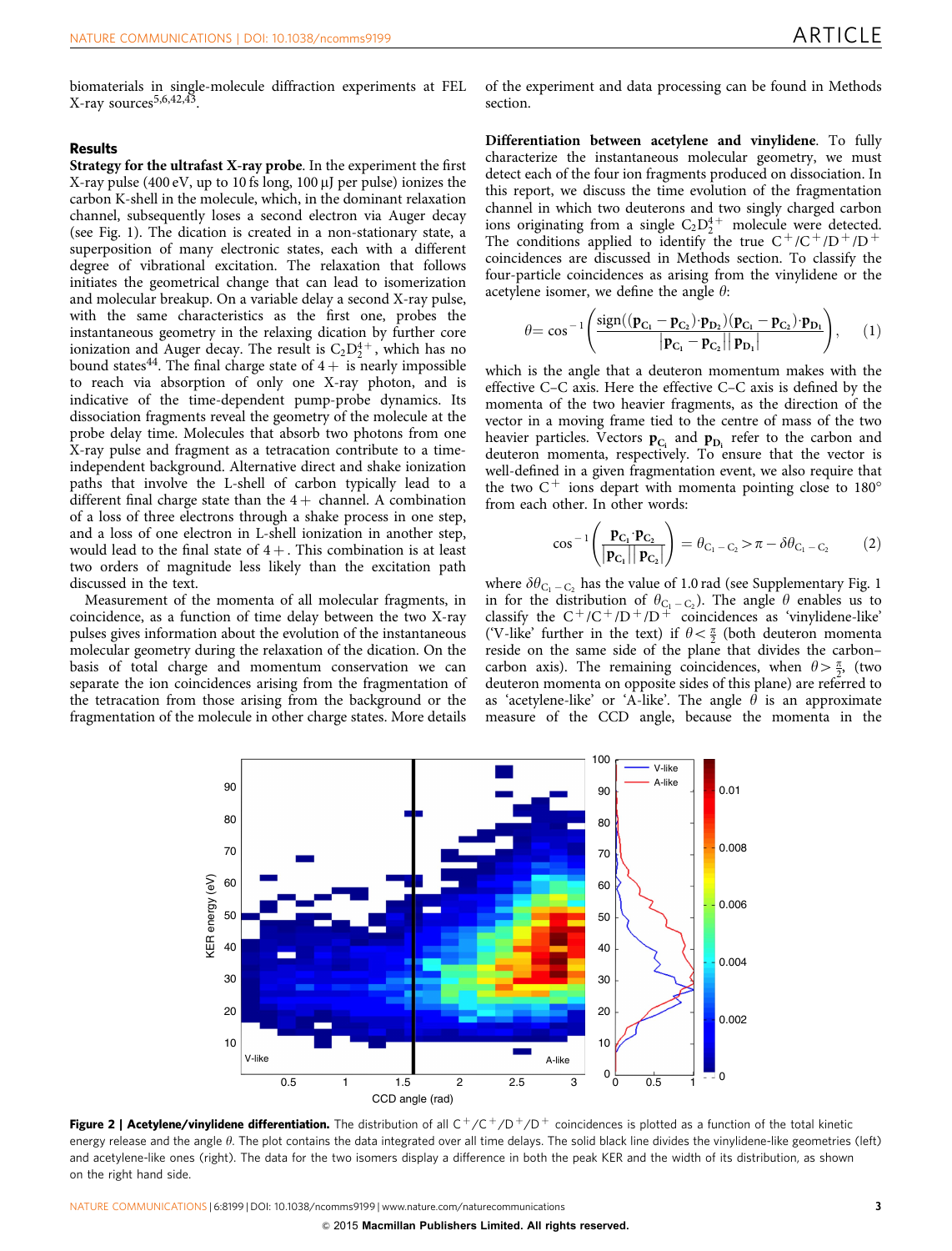four-particle fragmentation are not required to point along the instantaneous directions of the molecular bonds. We point out that our labels 'A' and 'V' are defined by the directions of the particle momenta, regardless of the order in which the bonds break. Relative rotation of  $CCD<sup>+</sup>$  fragments can also lead to an apparent V-like angle  $\theta$ .

As both the experiment reported here and that reported in [ref. 2](#page-5-0) used non-resonant core ionization, the same dicationic state distribution is created in both experiments. By measuring the energy of the Auger electrons simultaneously, Osipov et  $al<sup>2</sup>$  $al<sup>2</sup>$  $al<sup>2</sup>$ . concluded that the  $CH^+/CH^+$  channel originates from excited electronic configurations of the dication, while the  $CH_2^+/C^+$ channel comes from the  $1\pi^{-2}$  configuration (see [Fig. 1\)](#page-1-0). In addition, they find that  $\overline{\text{CH}_2^+}/\text{C}^+$  fragments are detected exclusively in coincidence with highest-energy Auger electrons, which indicates that isomerization does not occur in dicationic states that arise from excited configurations. We populate the same dicationic states as Osipov et al. That means that, although many excited dicationic states contribute to the  $C^+/C^+/D^+/D^+$  dissociation channel in our experiment, the signal indicative of isomerization arises from the same states as discussed in the [ref. 2.](#page-5-0)

Plots of the angle  $\theta$  track the differences between the V and A channels. In [Fig. 2](#page-2-0) we plot the total kinetic energy release (KER) summed over all four fragments as a function of  $\hat{\theta}$  integrated over the time delay. The right half of the plot contains the A-like coincidences and the left half the V-like ones. It is apparent in [Fig. 2](#page-2-0) that mean KER and the KER distribution width display a dependence on the angle  $\theta$ . The mean KER value for the V-like population is several electronvolts lower than that of the A-like population. Osipov *et al.* report a higher KER for the CH  $^+$  /CH  $^+$ channel compared with that of the  $CH_2^+/C^+$  channel in the fragmentation of the  $C_2H_2^{2+}$ . The same experiment reported a broader distribution of the KER in the  $CH<sup>+</sup>/CH<sup>+</sup>$  channel compared with that of the  $CH_2^+/C^+$  channel<sup>2</sup>. Although the energetic ordering does not have to be preserved in four-body fragmentation, [Fig. 2](#page-2-0) indicates that in the case of acetylene this order is not altered. The broad distribution of the KER in the A-like channel implies that the dication is formed with significant vibrational excitation following Auger relaxation.

Time dependence in the measurement. [Figure 3](#page-4-0) shows a dependence of the deuteron momentum distribution on the time delay between the two pulses. The deuteron momenta are represented in the centre of mass frame of the two carbon ions. We choose the  $x$  axis along the C–C momentum difference and the component of the deuteron momentum along this direction is referred to as the parallel component. We use  $\mathbf{p}_{\mathbf{D}_1} - \mathbf{p}_{\mathbf{D}_2}$  to define the  $y$  axis. Its component parallel to the C–C relative momentum is selected to be the  $y$  axis. The component of the deuteron momentum along the  $y$  axis is referred to as the perpendicular component. We always select the direction of the  $x$  axis so that the deuteron with the smaller  $y$  component has a negative  $x$ component. With these axes the migrating deuteron is on the left and we can monitor the temporal evolution in the distribution of the average CCD molecular angle, which is reflected in the evolution of the deuteron moment distribution as shown in [Fig. 3.](#page-4-0)

The momentum distribution in [Fig. 3](#page-4-0) indicates that the maximum localization in both the magnitude and the angle of the deuteron momentum occurs at zero time delay [\(Fig. 3b](#page-4-0)). This localization is particularly pronounced for the deuteron with the smaller perpendicular component of the momentum. This observation suggests greater localization in the CD bond length and CCD angle at zero time delay. Such localization is consistent with an initial single deprotonation step in near-linear geometry. The averaged CCD angle indicates that the Auger relaxation

produces vibrationally hot acetylene, predominantly sampled at turning points of the CCD bending mode. An unequal momentum peak height of the two deuterons and, hence, an unequal distribution width is already apparent at the nominal zero time delay, as expected for vibrationally hot sample. As the migrating deuteron on the left is more delocalized, its momentum peak height is smaller. At larger delays, an increase in both the average CCD angle, as well as the spread of the CCD angles, is evident. Although this spreading in the CCD angle is most significant at longest time delay of 100 fs where almost complete loss of localization of the deuteron momentum angle and magnitude is observed [\(Fig. 3f\)](#page-4-0), it is important to note that the angle increase is already observable at the earliest non-zero time delay (12 fs) in the experiment ([Fig. 3c](#page-4-0)).

To characterize the broadening of the proton momentum distribution, in [Fig. 3h](#page-4-0), we plot the time dependence of the ratio of the signal in the region (1) to that in the area in the vicinity of the left carbon (region (2), as illustrated in [Fig. 3a\)](#page-4-0). Time dependence of this ratio indicates that the bending motion towards the isomerization barrier is already launched on the shortest timescale sampled by our experiment. This is consistent with the upper limit for the isomerization time reported in [ref. 1.](#page-5-0) The increase in the bending angle at 12 fs, compared with 0 fs, is followed by a discernible decrease at 25 fs. This could be a signature of a vibrational coherence, since 12 fs corresponds to one-quarter of the period of the antisymmetric bending mode in the  ${}^{1}\Sigma_{g}^{+}$  state of the acetylene dication<sup>[3](#page-5-0)</sup>. Similar evolution of the bending angle is observed in the analysis of the events where only three fragments,  $C^+$ ,  $C^+$  and  $D^+$ , are detected (see Supplementary Fig. 2).

We note that the cross correlation between the two X-ray pulses can affect the zero-delay point. When both pulses arrive at the same time, it is possible for a core-ionized molecule to absorb the second X-ray photon before the Auger relaxation occurs. This results in double-core-hole formation, which for acetylene could be localized on the same carbon or distributed between the two carbon atoms. This manuscript concentrates on the channels in which equal sharing of the charge occurs among the four fragments, which may suppress detection of signatures of doublecore-hole relaxation.

### **Discussion**

To understand the fast onset of the isomerization, which is already apparent at the shortest delay in our experiment, we discuss in more detail the dynamics in the core-ionized acetylene ion before Auger relaxation. When one of the carbon atoms becomes core ionized, the sudden change in the Coulomb field at the site of the deuterium atom bound to that carbon atom initiates motion of that deuteron. In other words, if the coreexcited singly charged ion is created in a non-stationary state, it will begin to relax via a geometry change. This relaxation begins before interruption by the Auger relaxation. The extent of the geometry change during the core excitation depends on the corehole lifetime and is typically neglected in considering core ionization<sup>[2,4,41](#page-5-0)</sup>. This approximation is better for cases of core excitation of nuclei with fast Auger relaxation rates, as well as for heavier nuclei that experience unscreened fields. With light species, such as deuterons or protons, this geometry change during the  $\sim$  6 fs carbon 1s core-hole lifetime<sup>[45](#page-6-0)</sup> may not be negligible. Gadea et  $al$ .<sup>[41](#page-6-0)</sup> suggested that a similar mechanism may play a role in core-to-valence excitation of acetylene. Thus, if the motion on the potential energy surface of the core-excited  $\mathrm{C_2D_2^+}^*$ lasts sufficiently long, the deuterium atom adjacent to the core-excited carbon can acquire a non-negligible momentum that persists after the Auger relaxation occurs. In addition, the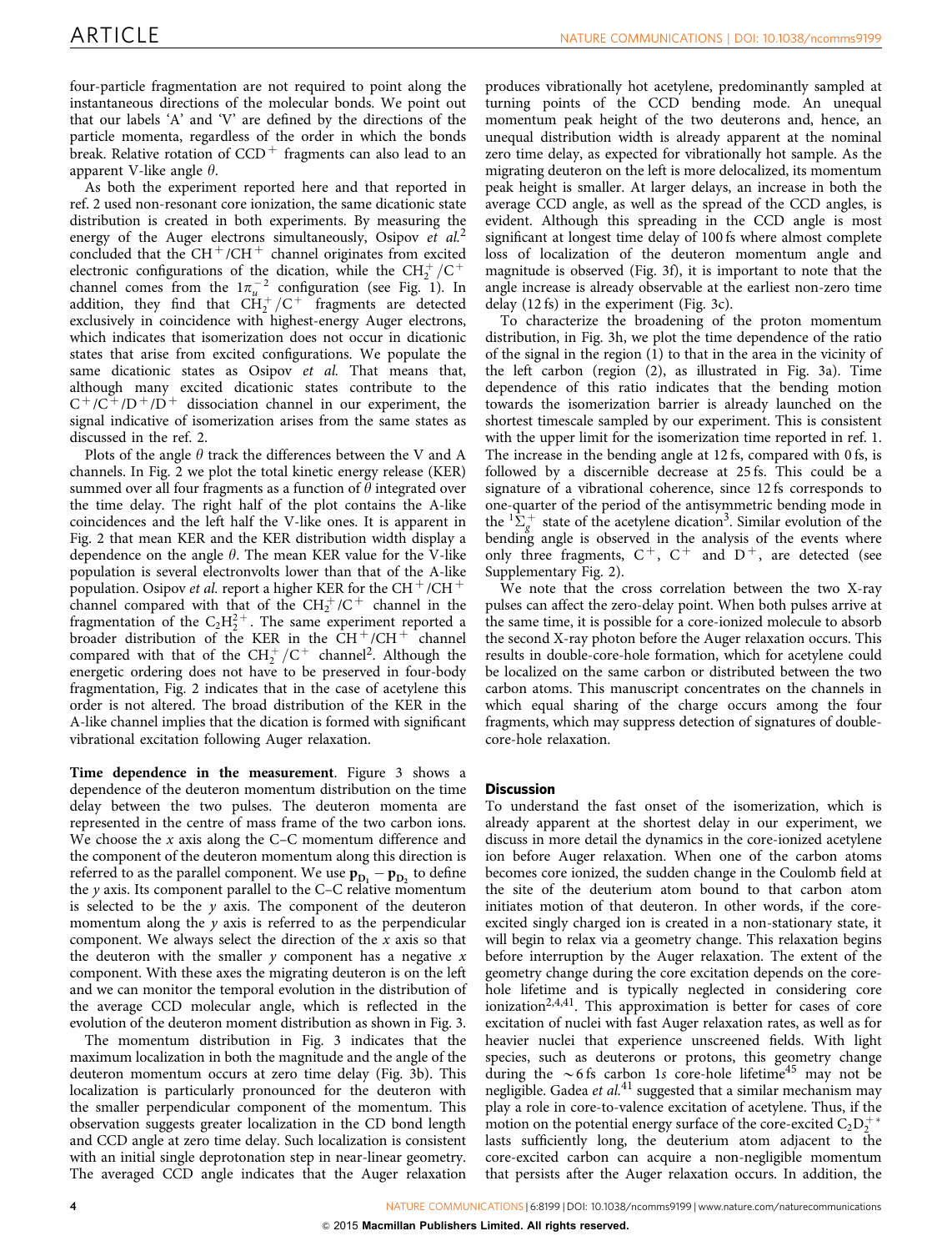<span id="page-4-0"></span>

Figure 3 | Temporal evolution of the deuteron momenta. The directions parallel and perpendicular to the C-C axis are defined in a. The measurements were done at 0 fs (b), 12 fs (c), 25 fs (d), 50 fs (e) and 100 fs (f). While the deuteron momentum distribution indicates localization in CD bond length and CCD angle at 0 fs, at longer time delays both the average CCD bending angle and the width of geometry distributions increase. Acetylene and vinylidene isomers, as well as the transition state are shown schematically in g. The broadening of the distribution leads to an increase in the signal in region 1 (shaded red in a) and a disappearance in region 2 (shaded blue in a). Region (1) shaded red in a pertains to the combinations of the deuteron momentum components where  $0^{\circ}$   $\lt$  tan  $^{-1}(p_{\parallel}/p_{\perp})$   $\lt$  60°, while the region (2) pertains to 60°  $\lt$  tan  $^{-1}(p_{\parallel}/p_{\perp})$   $\lt$  120°. The ratio of the signal in the region 1 to that in the region 2 is shown in h. The relative error in h is given by the inverse of the square root of the number of coincidences at each time delay. Potential energy surfaces for the  $^1\Sigma^+_g$  ground state of neutral acetylene (green) and the  $^2\Sigma^-_u$  state of core-ionized cation (blue; the  $^2\Sigma^+_g$  state of the core-ionized cation is almost isoenergetic) along the bending mode are shown in i, together with the broadening of the wavefunction on the timescale of the Auger relaxation. More details about the calculation is given in Supplementary Fig. 2.

dication is created in an initial geometry different from that of the neutral ground state acetylene. Both the alteration in the geometry and the initial momentum can modify the path towards isomerization. Therefore, even if isomerization is incomplete during the core-hole lifetime, the molecule can be launched on the path towards isomerization before the Auger transition occurs. Similarly, the wavepacket evolves on a mostly coulombic potential in the trication before the second Auger relaxation.

To test the possibility that molecular geometry changes during the core-hole lifetime, we calculated the potential energy as a function of the bending angle in the highly excited singly charged acetylene ion (see Fig. 3i and Supplementary Fig. 3). The potential energy plot shows that the vibrational constant for the bending mode decreases in the core-excited singly charged ion, compared with the neutral. The anharmonicity of the potential energy for the core-ionized cation leads to broadening of the vibrational wavepacket as plotted in Fig. 3i. It cannot be ruled out that this increased flexibility of the molecular bending mode contributes to a geometry change during the Auger lifetime. In the case of coreto-valence excitation of neutral acetylene<sup>41</sup>, Gadea et al. found that both the bending mode and isomerization to vinylidene stabilize the excited state.

The singly charged core-excited ion created in a non-stationary state evolves during the core-hole lifetime. The momentum that the deuterium gains during the core-hole lifetime persists after the Auger decay. In addition, molecular geometry changes in the singly charged ion. This implies that Franck-Condon overlaps between the neutral and the dication will give a distorted estimate of the kinetic energy available for surmounting the isomerization barrier. In fact, it is necessary to account for both the geometry change and the acquired momentum during the core-hole lifetime when considering the Franck-Condon overlaps with the dicationic states. Hence, transition-state theory applied to the dication potential energy surface without accounting for the evolution during the core hole-lifetime is insufficient to describe the isomerization<sup>2-4</sup>, because the initial state excited by the core ionization is not static.

The new class of time-resolved X-ray pump/X-ray probe experiments reported here enables direct probing of the molecular dynamics initiated by core ionization. By combining this technique with four-particle coincident detection, used for the first time at an X-ray FEL, we can monitor the evolving molecular geometry as a molecular movie. We applied this technique to a prototypical isomerization of the deuterated acetylene dication. We found that nonadiabatic interactions can couple nuclear motion into the electronic relaxation process in the first tens of femtoseconds following core ionization. In addition, it may be necessary to account for the geometry change that occurs during the core excitation to understand the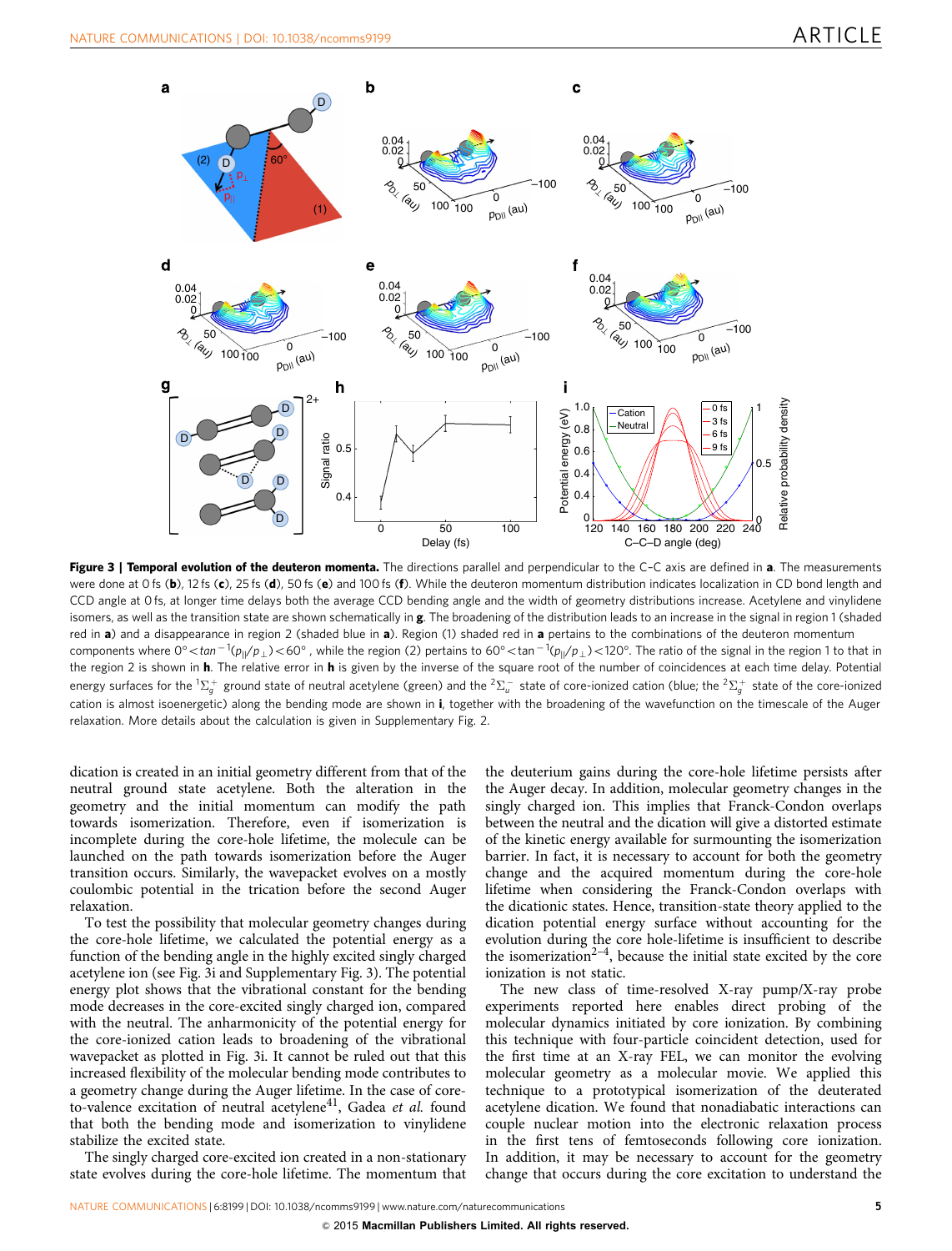<span id="page-5-0"></span>early-time dynamics in core ionization of species that contain lighter nuclei. These findings have important implications for hydrocarbon isomerization and radiation damage by intense X-ray radiation.

#### Methods

Experimental design. This experiment was performed at the AMO beamline at LCLS in the High-Field Physics chamber, which is described in detail in ref. 10. Pulses of X-ray radiation of 400 eV and up to 10 fs duration, 100 µJ per pulse, capable of core ionizing both the neutral- and doubly ionized  $C_2D_2$ , were used in both the pump and the probe steps. The average length of the electron bunches from which the X-ray pulses were generated was 10 fs, resulting in up to 10 fs long X-ray pulses. Simulations indicate that the duration of the photon pulse can be<br>significantly shorter than the duration of the electron bunch<sup>[46](#page-6-0)</sup>. Our experiment, which used non-resonant excitation, is insensitive to shot-to-shot fluctuations in X-ray pulse-frequency content.

Two X-ray pulses with delays of 12, 25, 50 and 100 fs were derived from a single X-ray pulse using the split and delay apparatus described in [ref. 47.](#page-6-0) Briefly, the apparatus consists of two mirrors in which the pitch and height of one of the mirrors can be varied. The mirror splits the pulse into two pulses that intersect at a small-angle downstream. Adjusting one of the mirrors varies the difference in the path length between the two pulses and results in a variation of the time delay at the focus. In the nominal 0 fs time delay, only one X-ray pulse, but with twice the fluence as the pulses at other time delays, was delivered to the sample using one of the mirrors in the split and delay apparatus. The apparatus allows for subfemtosecond precision in setting the delay.

The two almost-collinear X-ray pulses intersect the molecular beam at a right angle. The approximate diameter of the focus was  $50 \mu m^2$ . The molecular beam was produced by expanding a 1:3 mixture of  $C_2D_2$  and He at a backing pressure of 2.4 bar through an Even-Lavie pulsed valve. The sample pressure, the distance of the nozzle from the interaction region and the photon intensity were adjusted such that, on average, only one molecule was fragmented per pump-probe event to realize unambiguous ion coincidence measurements. The data collection rate was 120 Hz. At each time delay, we analysed  $\sim$  2  $\times$  10<sup>6</sup> events. After filtering out false coincidences, we analysed 1,087, 1,307, 1,137, 1,392 and 1,461 events at 0, 12, 25, 50 and 100 fs delay points, respectively.

Ion fragments were extracted and accelerated towards the detector using a set of parallel plates in the direction perpendicular to both the molecular beam and X-ray pulses. The ions were detected using a microchannel plate combined with a three-layer delay-line anode detector (RoentDek Handles GmbH HexAnode). The voltages on the spectrometer plates were set to achieve the flat-field regime. The flat-field regime permitted a straightforward reconstruction of the particle momenta along the time-of-flight direction. The other two components of the momenta, in the plane of the detector, were reconstructed by implementing the advanced reconstruction technique<sup>48</sup>. This technique, described in [ref. 48,](#page-6-0) benefits from the redundancy of the ion impact information collected from the three detection layers.

Momentum analysis. To ensure that the fragments originated from the same parent ion, two constraints were applied in the impact analysis. The first constraint requires identification of all four  $C^+/C^+/D^+/D^+$  ions and up to two extra particles. The second constraint applies the conservation of momentum to the detected  $C^+/C^+/D^+/D^+$  coincidence so that the sum of the four momenta is close to zero in each direction in the lab frame individually. In other words:

$$
\left| \mathbf{p}_{D_{1,j}} + \mathbf{p}_{D_{2,j}} + \mathbf{p}_{C_{1,j}} + \mathbf{p}_{C_{2,j}} \right| = p_j < \delta p_j \tag{3}
$$

where  $D_1$ ,  $D_2$ ,  $C_1$ ,  $C_2$  indicate the first and second deuterium and carbon atoms detected, and i is the lab frame-direction. The three lab frame directions, x, y, and z, refer to the direction of the molecular beam, the direction of the X-ray beam propagation and the time-of-flight direction. The value  $\delta p_i$  is determined for each direction individually by identifying the width of the distribution of  $p_j$ , which was 15 au, 28 au, and 92 au for the TOF and the two in-plane directions, respectively.

The final ion fragment energy was scaled by a common factor of 0.9787 determined by a calibration with CO dissociative ionization. To make this calibration, we compared the measured energies of the  $2^{1}\Sigma + \nu = 0$  and  $\nu = 1$  peaks in the KER spectrum of core-ionized CO with those reported in the literature<sup>49</sup> This scaling factor does not affect the momenta direction discussed in the manuscript.

#### **References**

- 1. Osipov, T. et al. Photoelectron-photoion momentum spectroscopy as a clock for chemical rearrangements: isomerization of the dication of acetylene to the vinylidene configuration. Phys. Rev. Lett. 90, 233002 (2003).
- 2. Osipov, T. et al. Fragmentation pathways for selected electronic states of the acetylene dication. J. Phys. B 41, 091001 (2008).
- 3. Duflot, D., Robbe, J.-M. & Flament, J.-P. Ab initio study of the acetylene and vinylidene dications fragmentation. J. Chem. Phys. 102, 355 (1994).
- 4. Zyubina, T. S., Dyakov, Y. A., Lin, S. H., Bandrauk, A. D. & Mebel, A. M. Theoretical study of isomerization and dissociation of acetylene in the ground and excited electronic states. J. Chem. Phys. 123, 134320 (2005).
- 5. Chapman, H. N., Caleman, C. & Timneanu, N. Diffraction before destruction. Phil. Trans. R Soc. B 369, 20130313 (2014).
- 6. Spence, J. C. H., Weierstall, U. & Chapman, H. N. X-ray lasers for structural and dynamic biology. Rep. Prog. Phys. 75, 102601 (2012).
- 7. Pedrini, B. et al. 7 Å resolution in protein two-dimensional-crystal X-ray diffraction at Linac Coherent Light Source. Phil. Trans. R Soc. B 369, 20130500  $(2014)$
- 8. Caffrey, M., Li, D., Howe, N. & Shah, S. T. A. 'Hit and run' serial femtosecond crystallography of a membrane kinase in the lipid cubic phase. Phil. Trans. R Soc. B 369, 20130621 (2014).
- Bucksbaum, P. H., Coffee, R. & Berrah, N. The first atomic and molecular experiments at the Linac Coherent Light Source X-Ray free electron laser. Adv. At. Mol. Opt. Phys. 60, 239 (2011).
- 10. Bostedt, C. et al. Ultra-fast and ultra-intense X-ray sciences: first results from the Linac Coherent Light Source free-electron laser. J. Phys. B At. Mol. Opt. Phys. 46, 164003 (2013).
- 11. Petrović, V. S. et al. Transient X-ray fragmentation: Probing a prototypical photoinduced ring opening. Phys. Rev. Lett. 108, 253006 (2012).
- 12. McFarland, B. K. et al. Ultrafast X-ray Auger probing of photoexcited molecular dynamics. Na. Commun. 5, 4235 (2014).
- 13. Murphy, B. F. et al. Femtosecond X-ray-induced explosion of  $C_{60}$  at extreme intensity. Nat. Commun. 5, 4281 (2014).
- 14. Erk, B. et al. Imaging charge transfer in iodomethane upon X-ray photoabsorption. Science 345, 288–291 (2014).
- 15. Küpper, J. et al. X-Ray diffraction from isolated and strongly aligned gas-phase molecules with a free-electron laser. Phys. Rev. Lett. 112, 083002 (2014).
- 16. Feld, G. K. & Frank, M. Enabling membrane protein structure and dynamics with X-ray free electron lasers. Curr. Opin. Struct. Biol. 27, 69–78  $(2014)$
- 17. Neutze, R. Opportunities and challenges for time-resolved studies of protein structural dynamics at X-ray free-electron lasers. Phil. Trans. R Soc. B 369, 20130318 (2014).
- 18. Fromme, P. & Spence, J. C. H. Femtosecond nanocrystallography using X-ray lasers for membrane protein structure determination. Curr. Opin. Struct. Biol. 21, 509–516 (2011).
- 19. Caleman, C. et al. On the feasibility of nanocrystal imaging using intense and ultrashort X-ray pulses. ACSNano 5, 139–146 (2011).
- 20. Park, J. et al. Assessment of radiation damage in single-shot coherent diffraction of DNA molecules by an extreme-ultraviolet free-electron laser. Phys. Rev. E 86, 042901 (2012).
- 21. Lorenz, U., Kabachnik, N. M., Weckert, E. & Vartanyants, I. A. Impact of ultrafast electronic damage in single-particle X-ray imaging experiments. Phys. Rev. E 86, 051911 (2012).
- 22. Seiwert, T. Y., Salama, J. K. & Vokes, E. E. The concurrent chemoradiation paradigm—general principles. Nat. Clin. Pract. Oncol. 4, 86–100 (2007).
- 23. Domcke, W., Yarkony, D. & Köppel, H. (eds)In: Advanced Series in Physical Chemistry 15World Scientific, 2004).
- 24. Jacobson, M. & Field, R. W. Acetylene at the threshold of isomerization. J. Phys. Chem. A 104, 3073–3086 (2000).
- 25. Kellman, M. & Tyng, V. The dance of molecules: new dynamical perspectives on highly excited molecular vibrations. Acc. Chem. Res. 40, 243 (2007).
- 26. Jiang, Y. H. et al. Ultrafast extreme ultraviolet induced isomerization of acetylene cations. Phys. Rev. Lett. 105, 263002 (2010).
- 27. Laksman, J., Ceolin, D., Gisselbrecht, M., Canton, S. E. & Sorensen, S. L. Dynamics of proton migration and dissociation in core-excited ethyne probed by multiple ion momentum imaging. J. Chem. Phys. 131, 244305 (2009).
- 28. Flammini, R., Fainelli, E., Maracci, F. & Avaldi, L. Vinylidene dissociation following the Auger-electron decay of inner-shell ionized acetylene. Phys. Rev. A 77, 044701 (2008).
- 29. Alagia, M. et al. Angular and energy distribution of fragment ions in dissociative double photoionization of acetylene molecules at 39 eV. J. Chem. Phys. 136, 204302 (2012).
- 30. Matsuda, A., Fushitani, M., Takahashi, E. J. & Hishikawa, A. Visualizing hydrogen atoms migrating in acetylene dication by time-resolved three-body and four-body Coulomb explosion imaging. Phys. Chem. Chem. Phys. 13, 8697 (2011).
- 31. Lötstedt, E., Kato, T. & Yamanouchi, K. Intramolecular electron dynamics in the ionization of acetylene by an intense laser pulse. J. Chem. Phys. 138, 104304 (2013).
- 32. Hishikawa, A., Matsuda, A., Fushitani, M. & Takahashi, E. J. Visualizing recurrently migrating hydrogen in acetylene dication by intense ultrashort laser pulses. Phys. Rev. Lett. 99, 258302 (2007).